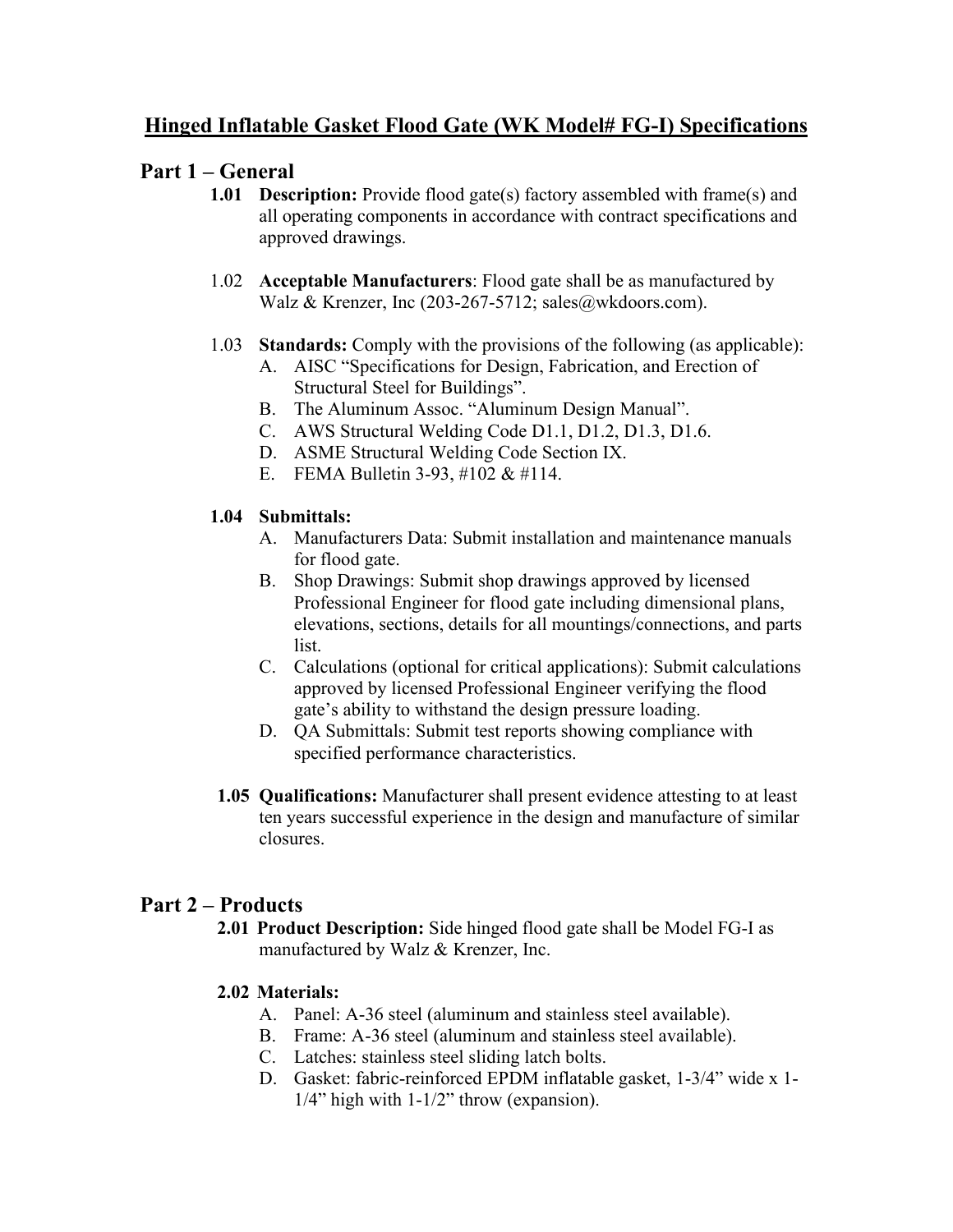- E. Finish: steel or aluminum panels and frames to be coated with (1) primer coat and (2) top coats of shop polyurethane system. Stainless steel to be uniform bead blast per SSPC-SP17 (other options available upon request).
- F. Hinges: to include bronze oil-impregnated thrust bearing and stainless steel hinge pins.

#### **2.03 Design:**

- A. Design Pressure: # (in feet of water or psi). Specify seating (pushing gate closed) or unseating direction (pushing gate open).
- B. Door perimeter shall be sealed by (2) independent gaskets for redundancy in case of puncture or air leak.
- C. Side frames are available as angles for mounting on the exterior face of the wall surface, or as flatbars for mounting inside door jambs.
- D. Bottom frame is a  $\frac{1}{2}$ " flatbar, which can be recessed  $\frac{1}{2}$ " into floor surface to achieve a flush bottom sill.
- E. Corners of flood gate to have a minimum 7" radius at frame.
- F. Air source options (select one):
	- a. WK standard air manifold only. For use with manual air pump (e.g. bicycle pump) or portable compressed air tank supplied by others. Manifold includes standard automotive Schrader valve stems for inflation.
	- b. Rechargeable compressed air tank stored on door panel, supplied with WK standard air manifold. Does not require external air source except for re-charging tank.
	- c. Rechargeable compressed air tank stored on door panel, supplied with push-button manifold for easy operation.
	- d. All options include 0-30 psi pressure gauges.
- G. Installation:
	- a. Frame(s) shall have mounting holes for expansion or adhesive concrete anchors for installation on existing openings.
	- b. For new concrete pours, frame(s) shall have welded embedment anchors and/or a masonry subframe.
	- c. Other options included weld-on installation (field welding by installer).
- H. Dual panel hinged flood gates available with a center mullion.
- I. Sealing surfaces shall be uninterrupted by steps greater than 0.015", free of cracks, and with finish lay parallel to seal.
- J. Gate size and design pressure direction shall determine the quantity and type of latches or panel stops.
- K. Options include power operation, viewing windows, locks, and remote indication/control/monitoring.